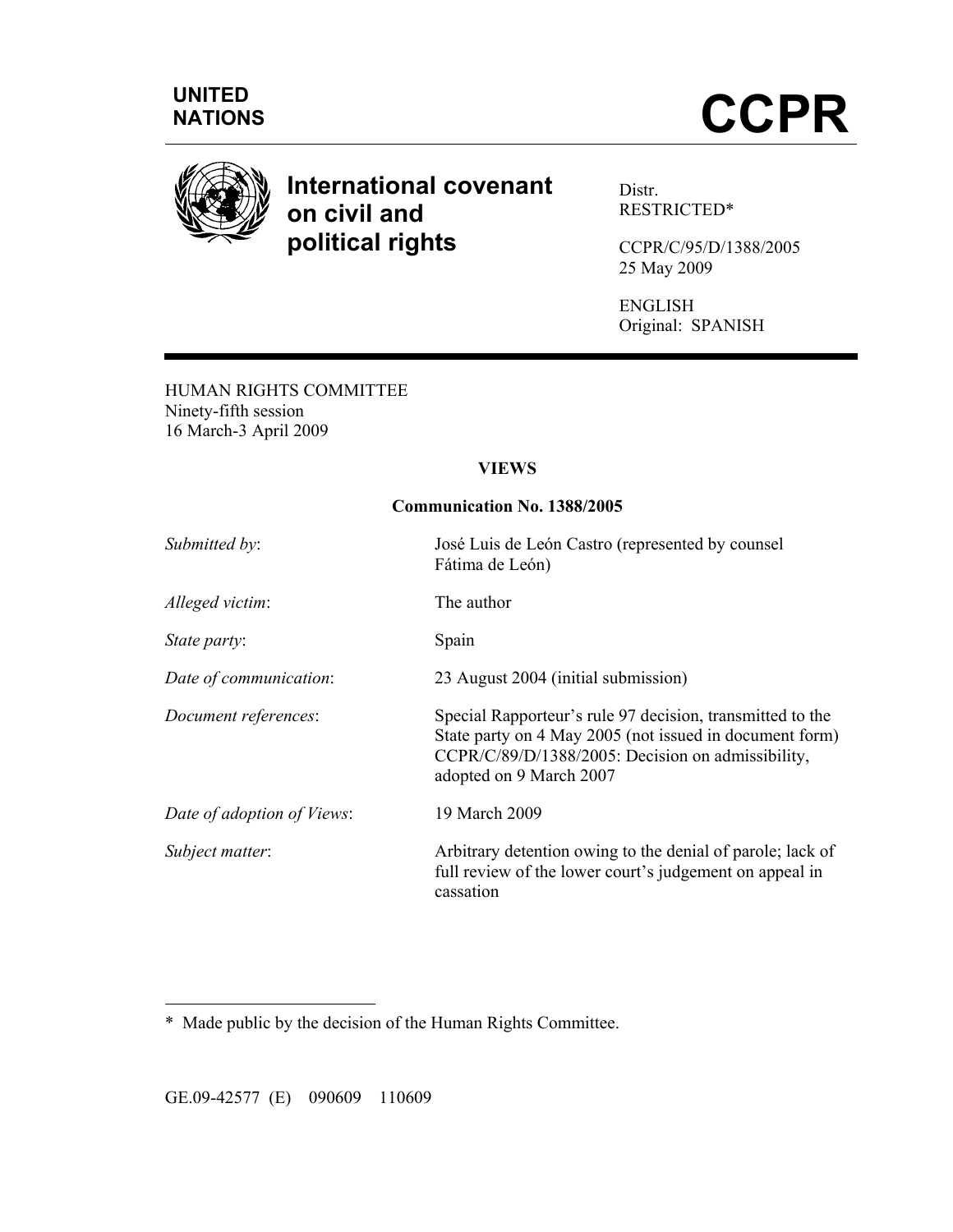| Procedural issues:                 | Exhaustion of domestic remedies, insufficient<br>substantiation of the alleged violations                           |
|------------------------------------|---------------------------------------------------------------------------------------------------------------------|
| Substantive issues:                | Arbitrary detention; right to have sentence and conviction<br>reviewed by a higher court in accordance with the law |
| Articles of the Covenant:          | 9, paragraph 1; 14, paragraph 5                                                                                     |
| Articles of the Optional Protocol: | $2; 5$ , paragraph $2(b)$                                                                                           |

 On 19 March 2009, the Human Rights Committee adopted the annexed text as the Committee's Views under article 5, paragraph 4, of the Optional Protocol in respect of communication No. 1388/2005.

# **[ANNEX]**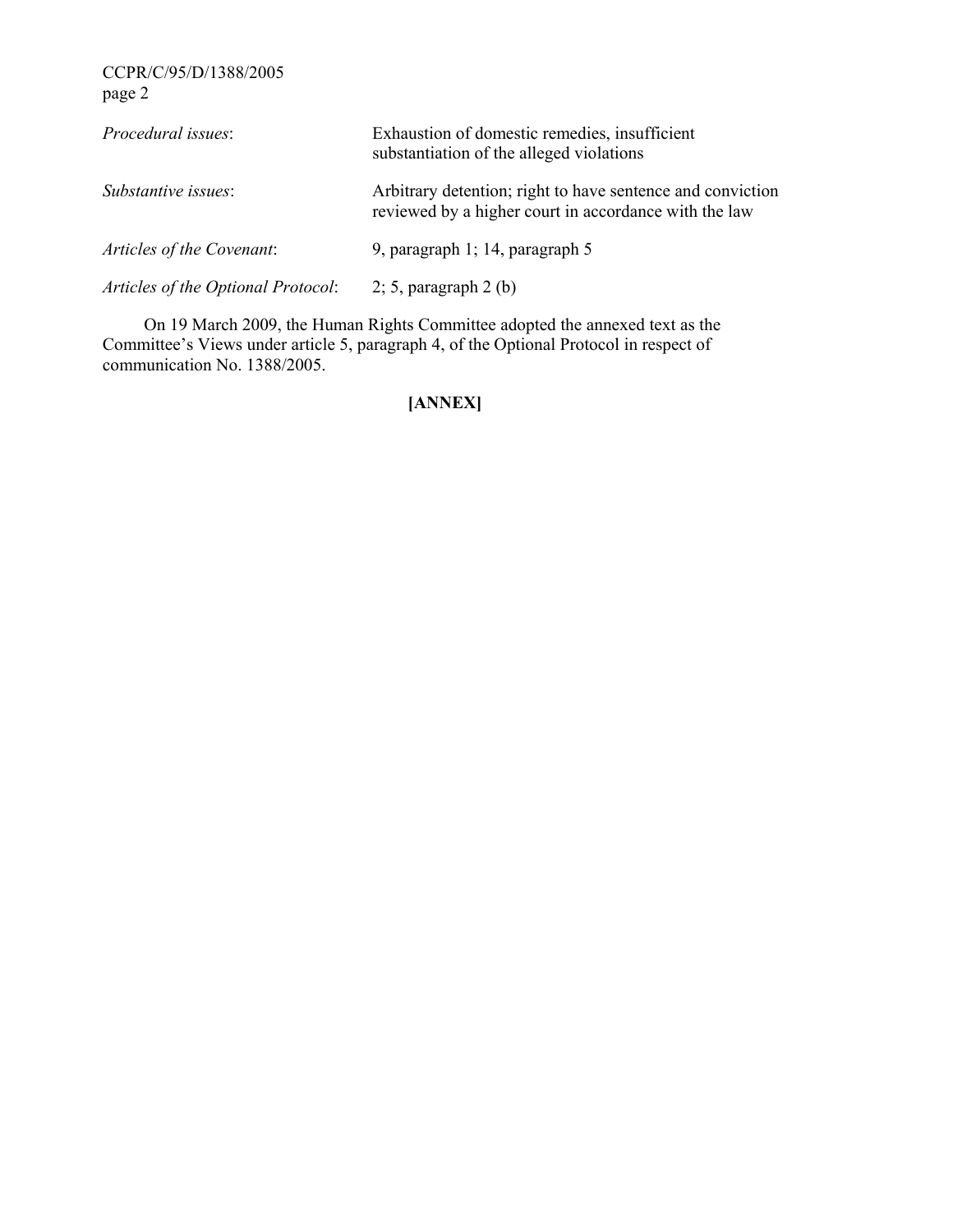#### **Annex**

#### **VIEWS OF THE HUMAN RIGHTS COMMITTEE UNDER ARTICLE 5, PARAGRAPH 4, OF THE OPTIONAL PROTOCOL TO THE INTERNATIONAL COVENANT ON CIVIL AND POLITICAL RIGHTS**

#### **Ninety-fifth session**

#### **concerning**

#### **Communication No. 1388/2005**\*

| José Luis de León Castro (represented by counsel<br>Fátima de León) |
|---------------------------------------------------------------------|
| The author                                                          |
| Spain                                                               |
| 23 August 2004 (initial submission)                                 |
| 9 March 2007                                                        |
|                                                                     |

*The Human Rights Committee*, established under article 28 of the International Covenant on Civil and Political Rights,

*Meeting* on 19 March 2009,

*Having concluded* its consideration of communication No. 1388/2005, submitted on behalf of José Luis de León Castro under the Optional Protocol to the International Covenant on Civil and Political Rights,

*Having taken into account* all written information made available to it by the author of the communication and the State party,

*Adopts* the following:

 $\overline{a}$ 

\* The following members of the Committee participated in the examination of this communication: Mr. Abdelfattah Amor, Mr. Prafullachandra Natwarlal Bhagwati, Ms. Christine Chanet, Mr. Ahmad Amin Fathalla, Mr. Yuji Iwasawa, Ms. Helen Keller, Mr. Lazhari Bouzid, Ms. Zonke Zanele Majodina, Ms. Iulia Antoanella Motoc, Mr. Michael O'Flaherty, Mr. José Luis Pérez Sanchez-Cerro, Mr. Rafael Rivas Posada, Sir Nigel Rodley, Mr. Fabian Omar Salvioli, Mr. Krister Thelin and Ms. Ruth Wedgwood.

 The text of an individual opinion of Committee member Ms. Ruth Wedgwood is appended to the present document.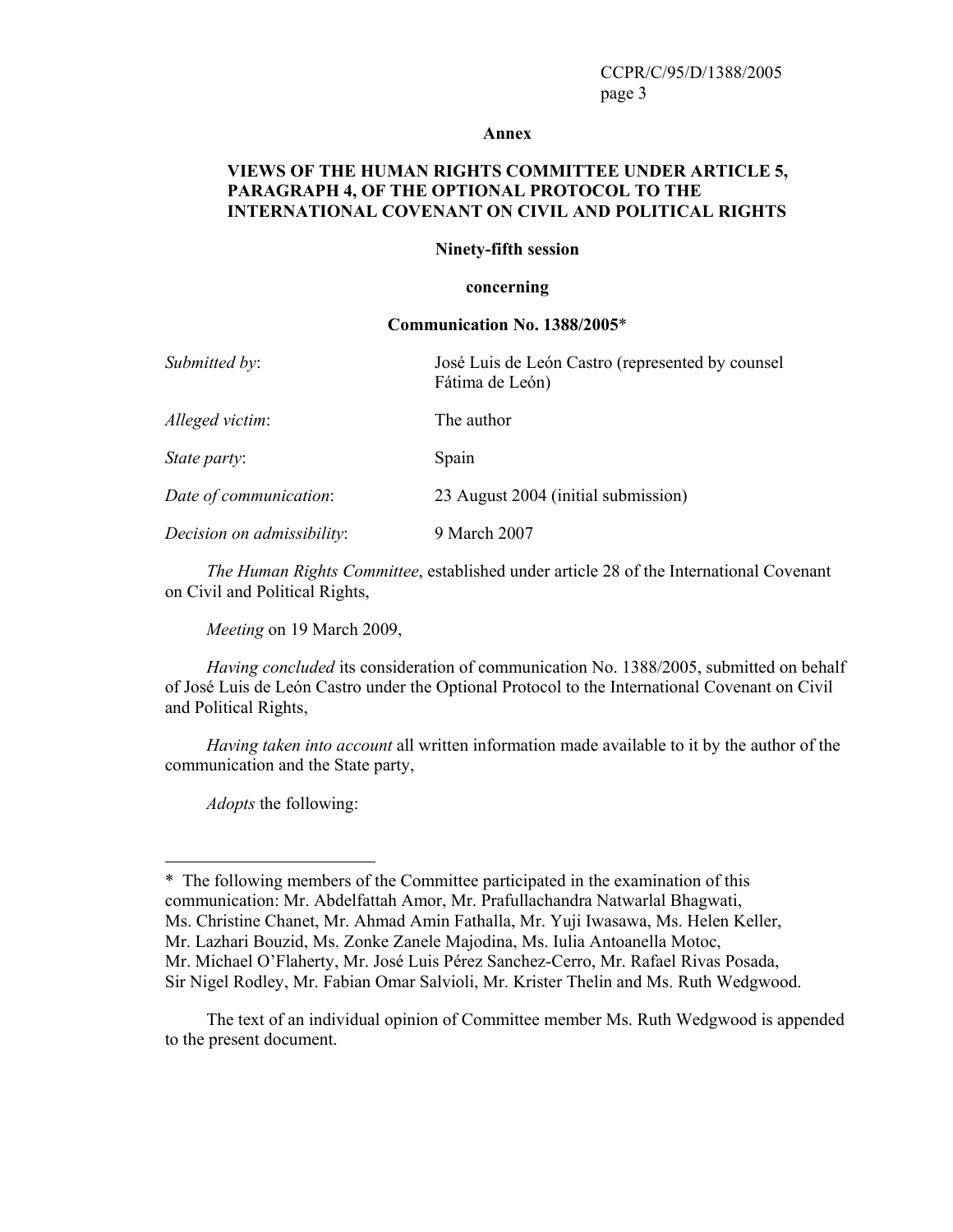# **Views under article 5, paragraph 4, of the Optional Protocol**

1.1 The author of the communication, dated 23 August 2004, is José Luis de León Castro, a Spanish citizen born on 25 February 1929. The author claims to be the victim of violations by Spain of articles 9, paragraph 1, and 14, paragraph 5, of the Covenant. The Optional Protocol entered into force for Spain on 25 April 1985. The author is represented by counsel.

1.2 On 13 July 2005 the Special Rapporteur on New Communications and Interim Measures decided that the admissibility of the communication should be considered separately from the merits.

# **Factual background**

2.1 The author served as a lawyer for a housing association in a lawsuit against various construction companies and architects and an insurance company concerning defects in the construction of a building. In 1996 a court upheld the association's claim and ordered the defendants to pay 2,000 million pesetas in compensation. The insurance company paid its share, which amounted to 86 million pesetas. The association had reached an agreement with the author and the court attorney handling the case that they should be paid in accordance with the guidelines established by the Madrid Bar Association and with the schedule of attorneys' fees. Payment would be made when the association had sufficient funds.

2.2 In April 1997 the attorney collected his fee of 6 million pesetas, remitted 50 million pesetas to the author and then wrote out a cheque to the association for the remaining amount of 30 million pesetas.

2.3 Following a disagreement over the amount of the fee paid to the author, on 20 January 1998 the housing association brought criminal proceedings against him for alleged misappropriation of funds. The prosecutor's office classified the offence as either misappropriation of funds or fraud. On 8 February 2001 the Madrid Provincial Court sentenced the author to three years' imprisonment for fraud. The author states that the court invented the story that he had deceived the attorney into giving him the 50 million pesetas and that, in determining that the maximum amount the lawyer could charge was 22 or 23 million pesetas, it failed to take into account the fees he could charge for an appeal. The author maintains, in addition, that the essential element of the offence of fraud, namely deception, was introduced by the judges at the sentencing stage, and it was therefore impossible for him to mount a defence against this new accusation during the trial.

2.4 On 21 April 2001, the author submitted an appeal in cassation to the Supreme Court. In a ruling dated 20 January 2003, the Supreme Court found that the author's guilt had been established on the basis of lawfully obtained evidence which had been assessed by the court and that the assessment of evidence was a matter for the sentencing court, not the Supreme Court. The author claims that this judgement, too, distorted the facts proved at trial by finding that the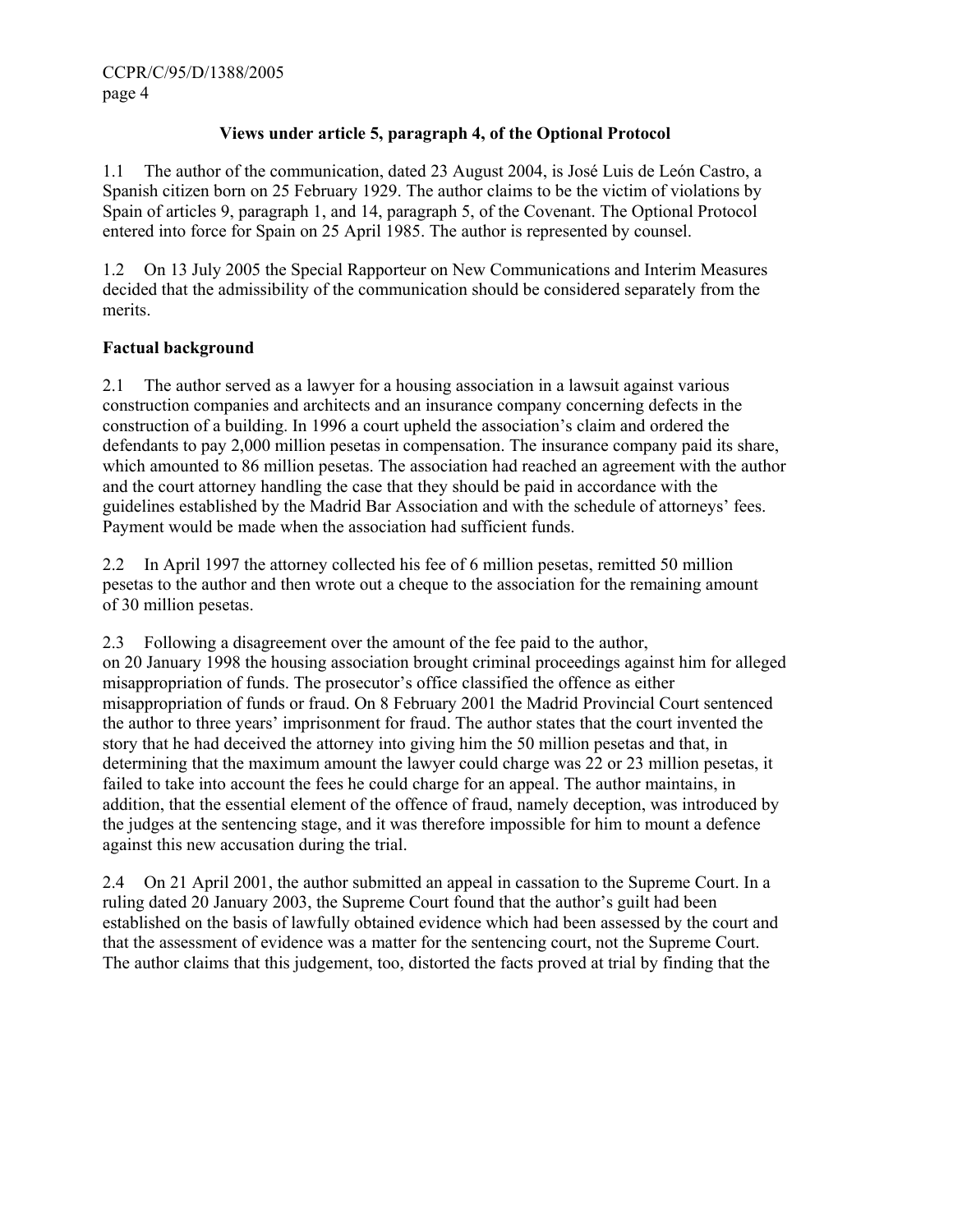author had concealed from the attorney the terms on which his fee had been set so that the attorney would pay him the 50 million pesetas. Moreover, the Supreme Court's assertions could not be reviewed by a higher court.**<sup>1</sup>**

2.5 On 20 February 2003, the author submitted an application for amparo to the Constitutional Court, claiming, inter alia, that his right to be informed of the charges against him and his right to presumption of innocence had been violated. On 26 January 2004, the Constitutional Court found that there was sufficient evidence against the author and rejected the application. The author states that the Constitutional Court does not permit any challenges to the evidence considered in the sentences that are handed down.

2.6 On 11 February 2003, the author filed a petition for a pardon with the Ministry of Justice. On 12 February 2003, after the Supreme Court had rejected his appeal in cassation, he applied to the Madrid Provincial Court for a suspension of his sentence. On 7 April 2004, the Provincial Court rejected that request. The author went to prison on 25 April 2003. He applied for reconsideration, citing his age (74) and asserting that there was no danger that he would escape, that he had no previous convictions and that his family would be left destitute if he were to go to prison. His request for reconsideration was rejected on 3 June 2003. The author pointed out that

 $\overline{a}$ 

<sup>&</sup>lt;sup>1</sup> With regard to the assessment of evidence, the Supreme Court's judgement in cassation stated the following: "There is an abundance of evidence - both direct and circumstantial - that weakens the presumption of innocence. This evidence includes the following: (a) the statement made by the accused acknowledging that he received 50 million pesetas and that he did not transfer any of the money to the housing association, an acknowledgement to which he adds that he was perfectly entitled to receive this amount of money; (b) the fact that he was not entitled to obtain the full amount is proven by a number of documents contained in the file, including one sent by the present appellant to the housing association on 10 April 1992, in which a contract for the provision of services was considered to exist between the two parties and in which it was stated that, if the case was taken to court (as it was) and an amount of 650 million pesetas was obtained, lawyers' fees (for the lawyer and attorney) would be set at 8 million pesetas, plus 6 per cent value added tax (VAT); there was also a document dated 24 July 1992 sent to the housing association by the accused, in his capacity as its lawyer, stating that the fee would be brought into line with the guidelines established by the Bar Association; from the attached copy of these guidelines it could be deduced that the fee would normally be between 15 and 16 million pesetas, or between 22 and 23 million pesetas in an especially complicated case; another series of documents drafted and consequently acknowledged by the accused, such as those of 31 October and 16 December 1996, are similar in content; (c) there is also the witness statement given by Mr. Vélez, in which he said, in his capacity as the court attorney, that he had given the 50 million pesetas in question to the accused because the latter, in addition to informing him of the relationship of trust he enjoyed with the housing association, had concealed from the attorney the terms on which his fee had been set. Therefore, lawfully obtained evidence was assessed by the trial court based on logic, coherence and the lessons of experience, with its authority to undertake such an assessment being established by article 741 of the Criminal Procedure Act, which is based on no less an important principle than that of immediacy."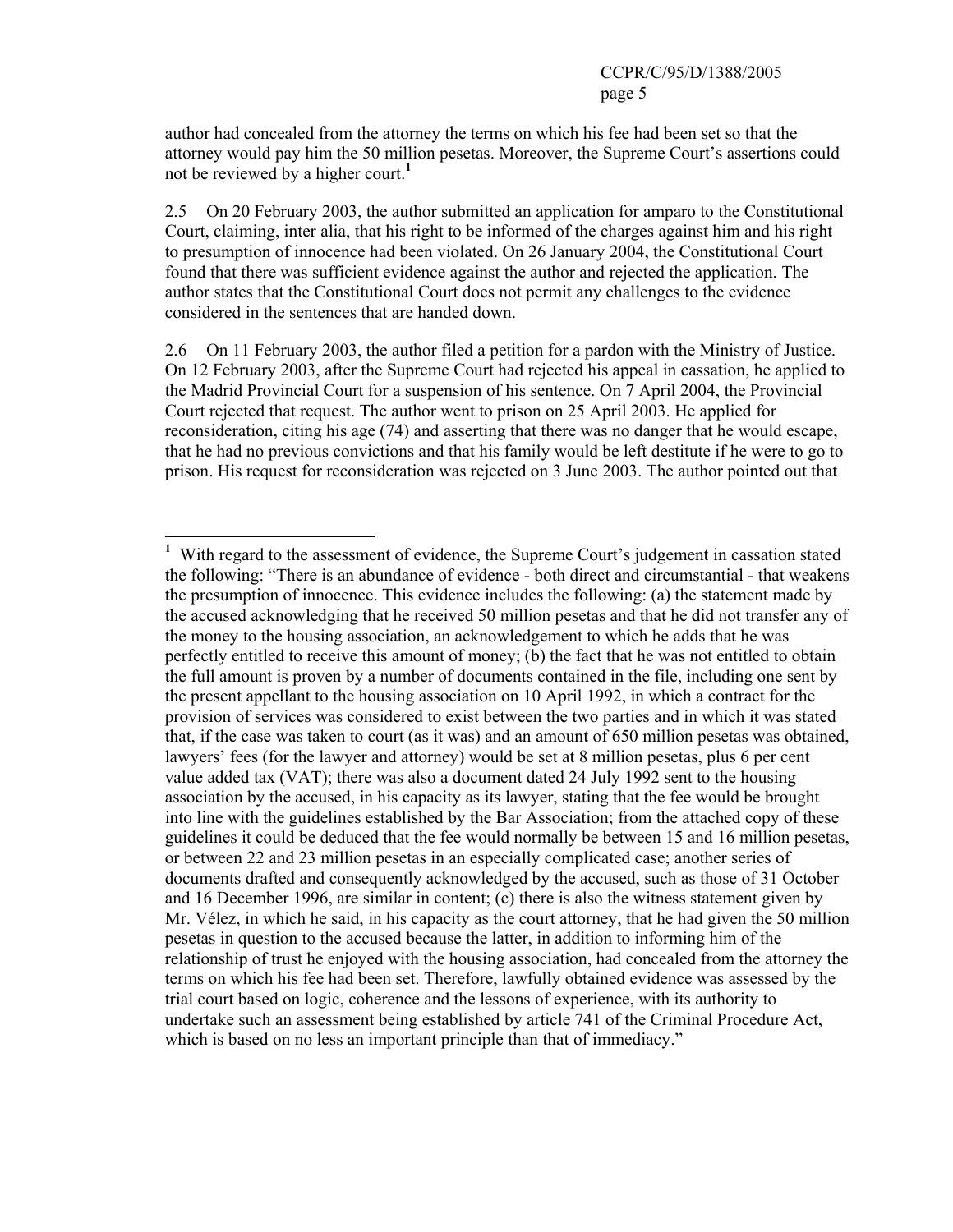on 11 April 2004 a local newspaper had reported that the Provincial Court had suspended the sentences of two bankers of advanced years pending a decision on their petition for a pardon. On 21 July 2003, the author applied to the Constitutional Court for a suspension of his sentence; this appeal was not examined until January 2004, when the application was rejected.

2.7 Before going to prison, the author applied to the Prisons Department for conditional release. On 17 June 2003 he was interviewed in prison by the Assessment Board. On 6 August 2003 the Prisons Department informed him that he had been placed under the ordinary (grade 2) prison regime, after determining that he was not eligible for the semi-open regime. The Department decided that this regime should apply to the author with effect from 31 July 2003. The author explains that the reason for selecting that date was that Act No. 7/2003 of 30 June on reform measures for the full execution of sentences had entered into force in early July. This law made access to the restricted-release regime and to parole conditional upon prior payment of the civil liabilities arising from the offence. This law required that declarations of insolvency be taken into account, however, and the author had submitted such a declaration on 18 November 1999; it did not restrict the applicable rules in respect of people in their 70s.

2.8 On 7 August 2003, the author appealed his prison regime assignment before the Prison Supervision Court, requesting that he be granted parole and, subsidiarily, that he be placed under a grade 3 regime. In a decision communicated on 9 December 2003, the Prison Supervision Court accepted the author's application and placed him under a restricted-release regime (grade 3 restricted: weekend leave). It also stated that he would be eligible for parole once he had paid the compensation corresponding to the civil liabilities arising from the offence. On 19 December 2003, the Assessment Board granted him leave on alternate weekends but denied him parole, which he had requested on the grounds of his advanced age.

2.9 On 15 January 2004 the author again applied to the Prison Supervision Court for parole, arguing that he was over 70 years old and that he understood from the Supervision Court decision placing him under the restricted-release regime that the requirement to discharge his civil liabilities would be deemed fulfilled once he had signed an express undertaking to pay the corresponding compensation if he received any income; in that regard, he stated that he was awaiting a ruling in a case from which he expected to receive 90 million pesetas. This request was turned down on 13 May 2004 on the basis of a prison report dated 1 April 2004. On 1 April 2004, the author had applied to the Provincial Court for the suspension of his sentence; this was denied on 21 April 2004 because the sentence was longer than two years. On 26 April 2004, the Prisons Department granted the author daily leave between 5.30 p.m. and 9.45 p.m. as well as weekend leave. On 2 June 2004, the author submitted a complaint to the General Council of the Judiciary concerning the delay in processing his requests for conditional release in the Prison Supervision Court and the Provincial Court. This complaint was dismissed on 30 June 2004. On 6 May 2005, the Madrid Provincial Court upheld the author's appeal against the decisions of Prison Supervision Court No. 3, according to which the author was to remain under the semi-open (grade 3 restricted) regime, and approved his application for the full open regime. The prison administration did not implement this decision immediately; in response to this situation, the author submitted several written requests and an application for amparo*.* The Constitutional Court rejected this application on 18 January 2006.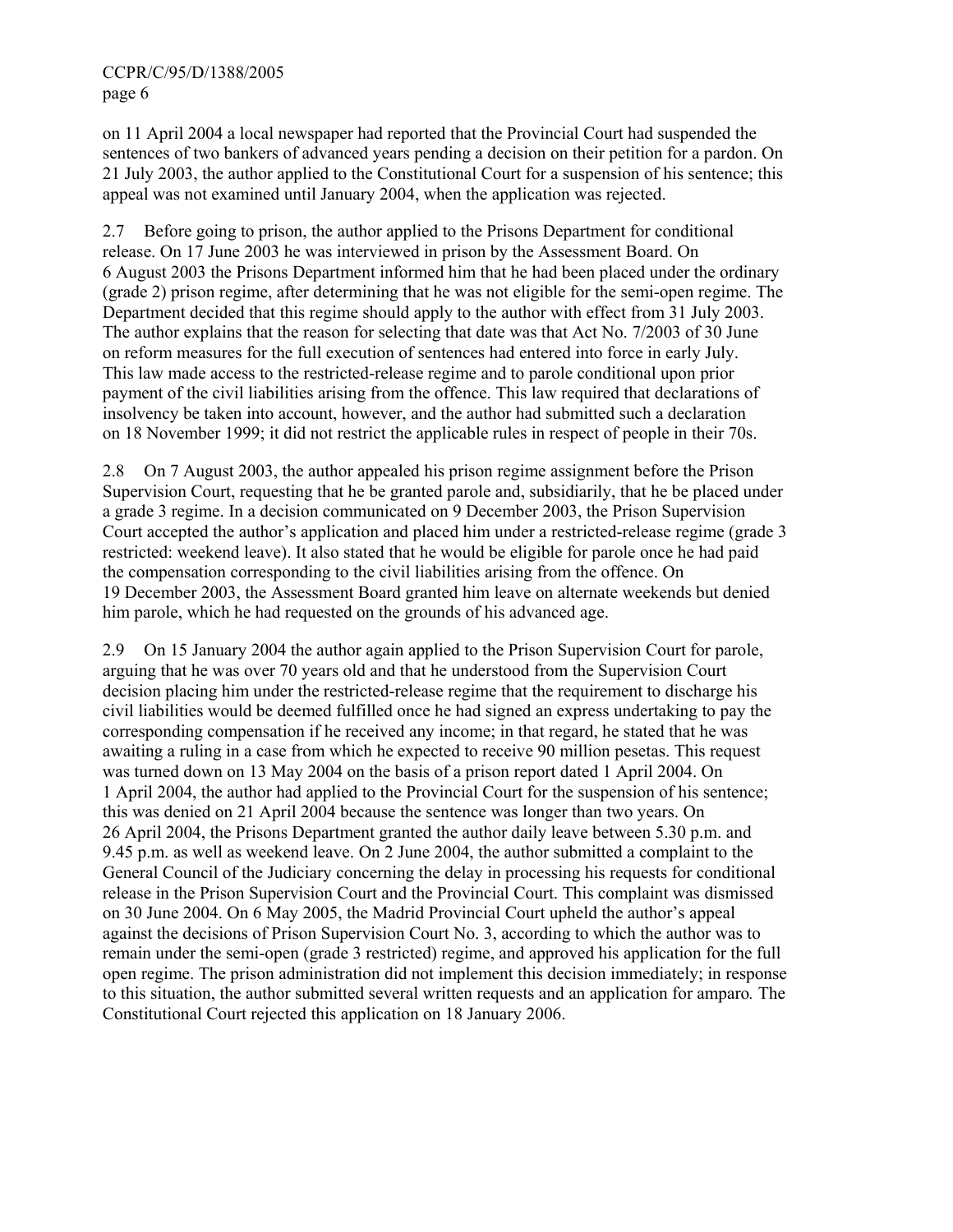2.10 A further parole application submitted to Madrid Prison Supervision Court No. 2 was rejected on 5 December 2005. The author appealed this decision before the Madrid Provincial Court, which dismissed his appeal on 3 February 2006.**<sup>2</sup>** On 16 March 2006, the author submitted an application for amparo to the Constitutional Court against the decision of the Madrid Provincial Court.

2.11 The author considers that he has exhausted domestic remedies. He says that, although in the application for amparo before the Constitutional Court he did not adduce a violation of the right to a second hearing, this remedy was in any case ineffective because of the Constitutional Court's refusal to apply the Committee's jurisprudence relating to article 14, paragraph 5, of the Covenant. The author asserts that he has exhausted all available domestic remedies before the prison authorities and the Prison Supervision Court in his attempts to obtain conditional release.

# **The complaint**

3.1 The author claims to be a victim of arbitrary detention in violation of article 9, paragraph 1, of the Covenant. He states that a law limiting his eligibility for prison privileges was applied retroactively. The purpose of Act No. 7/2003 of 31 July 2003**<sup>3</sup>** is to regulate access to prison privileges by persons convicted of terrorism or of fraud or misappropriation involving large sums of money that adversely affect large numbers of people. In such cases, the civil liabilities arising from the offence must be discharged before parole is granted. The author argues that his case does not meet any of those criteria. Under the guidelines drawn up by the Prisons Department for the application of this law, prison authorities must take the existence or absence of a prior declaration of insolvency into account. The author maintains that he has a declaration of insolvency dated 18 November 1999, while the events in question occurred on 15 April 1997.

3.2 The author says that in order to be granted parole he is required to settle the civil liabilities arising from the offence. He considers this to be unfair, unlawful and discriminatory because he is not financially solvent, having been unable to practise as a lawyer for three years as a result of his conviction. He adds that nobody is willing to offer him an employment contract because he is 75 years old.

3.3 He claims that the Prison Supervision Court handed down erroneous rulings in order to delay the processing of his parole applications and thereby allow the full term of his sentence to

<sup>&</sup>lt;sup>2</sup> The decision states the following: "Apart from the fact that the Assessment Board's recommendation on the proposal for parole was unfavourable ... we do not see that the prisoner's response to the prison regime has been sufficiently positive to allow him to be granted as important a privilege as the one requested, especially given that he has not accepted criminal responsibility. On the other hand, age is not currently a serious impediment to the prisoner's serving his sentence, since José Luis de León Castro is, fortunately, in good health and benefits from a grade 3 prison regime that gives him a considerable margin of freedom, his presence being required at the open prison centre for only six hours a day."

<sup>&</sup>lt;sup>3</sup> The correct date of Act No. 7/2003 is 30 June 2003; it entered into force on 2 July 2003.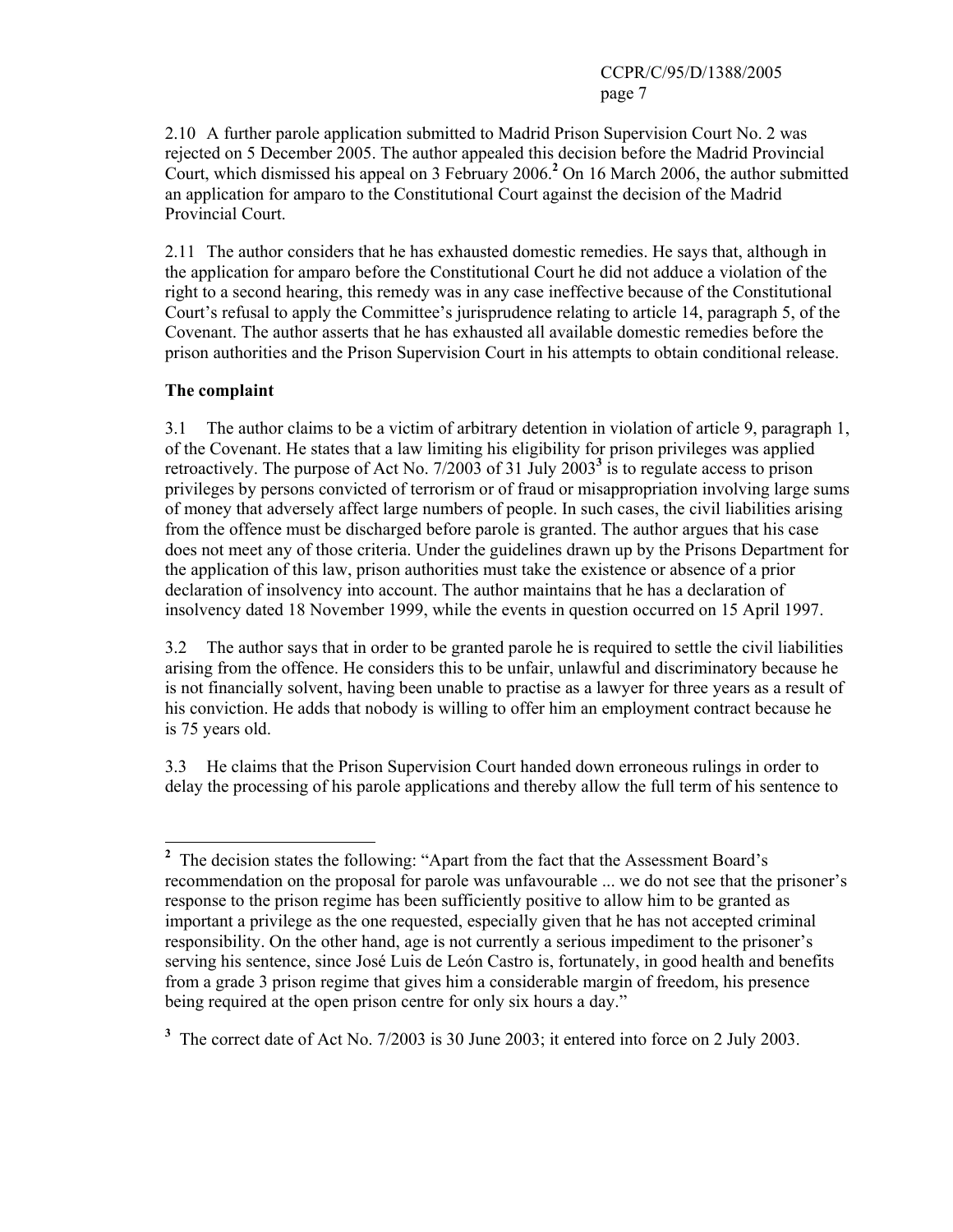elapse. He cites the Prison Supervision Court ruling of 10 June 2004, in which the Court quashed the order issued by the Prisons Department placing him under the restricted-release (grade 3 restricted) regime and decided that he should remain under the ordinary (grade 2) prison regime. The author requested that the error be corrected, but this was not done until 6 July 2004. On the same day, he was informed of a ruling by the Prison Supervision Court dated 26 July 2004 (sic) that refused him parole on health grounds because he was subject to the ordinary (grade 2) regime. The author maintains that he had not applied for parole on health grounds, but on the grounds of age, and that he was not subject to the grade 2 regime. He further states that he asked for these rulings to be rectified.

3.4 The author also alleges a violation of article 14, paragraph 5, of the Covenant on the grounds that he was not granted a full review of the sentence handed down by the Madrid Provincial Court. He cites the Human Rights Committee's concluding observations of 3 April 1996 on the fourth periodic report of Spain and the Committee's Views on communications Nos. 701/1996, *Gomez Vásquez v. Spain*; 986/2001, *Semey v. Spain*; 1007/2001, *Sineiro Fernández v. Spain*; and 1101/2002, *Alba Cabriada v. Spain*. He argues that the review carried out by the high court was confined to legal aspects and did not include an examination of the facts of the case because he had been unable to obtain a review of the evidence by the Supreme Court. The reason for this, he claims, is that the Supreme Court ruled that the credibility of statements cannot be the subject of review, since nothing that depends on the immediacy of the proceedings can be subject to appeal.

# **State party's observations on admissibility**

4.1 By note verbale dated 11 July 2005, the State party submitted its observations on the admissibility of the communication. It maintains that the communication is inadmissible under articles 2, 3 and 5, paragraph 2 (b), of the Optional Protocol because domestic remedies have not been exhausted and because the communication is clearly without merit.

4.2 According to the State party, the author challenged various decisions of the prison authorities in the Prison Supervision Court but did not at any time challenge the various rulings of the Court itself, despite the fact that the Court's rulings indicated that they were subject to the remedy of reconsideration. In addition, the only application for amparo submitted by the author was related to the trial in which he was convicted rather than to prison-related matters, and no reference was made to the right to review of conviction and sentence by a higher court.

4.3 The State party adds that the author was deprived of his liberty for reasons defined by law and pursuant to legally established procedures in accordance with article 9, paragraph 1, of the Covenant. The State party argues that allegations in respect of the right of pardon or clemency and suspension of sentence fall outside the scope of article 9, paragraph 1, of the Covenant.

4.4 As to the alleged violation of article 14, paragraph 5, the State party repeats that the matter was never raised in the domestic courts, not even in the application for amparo submitted to the Constitutional Court. The State party denies that the application for amparo was futile. It argues that the only exception to the exhaustion of domestic remedies rule is unreasonably prolonged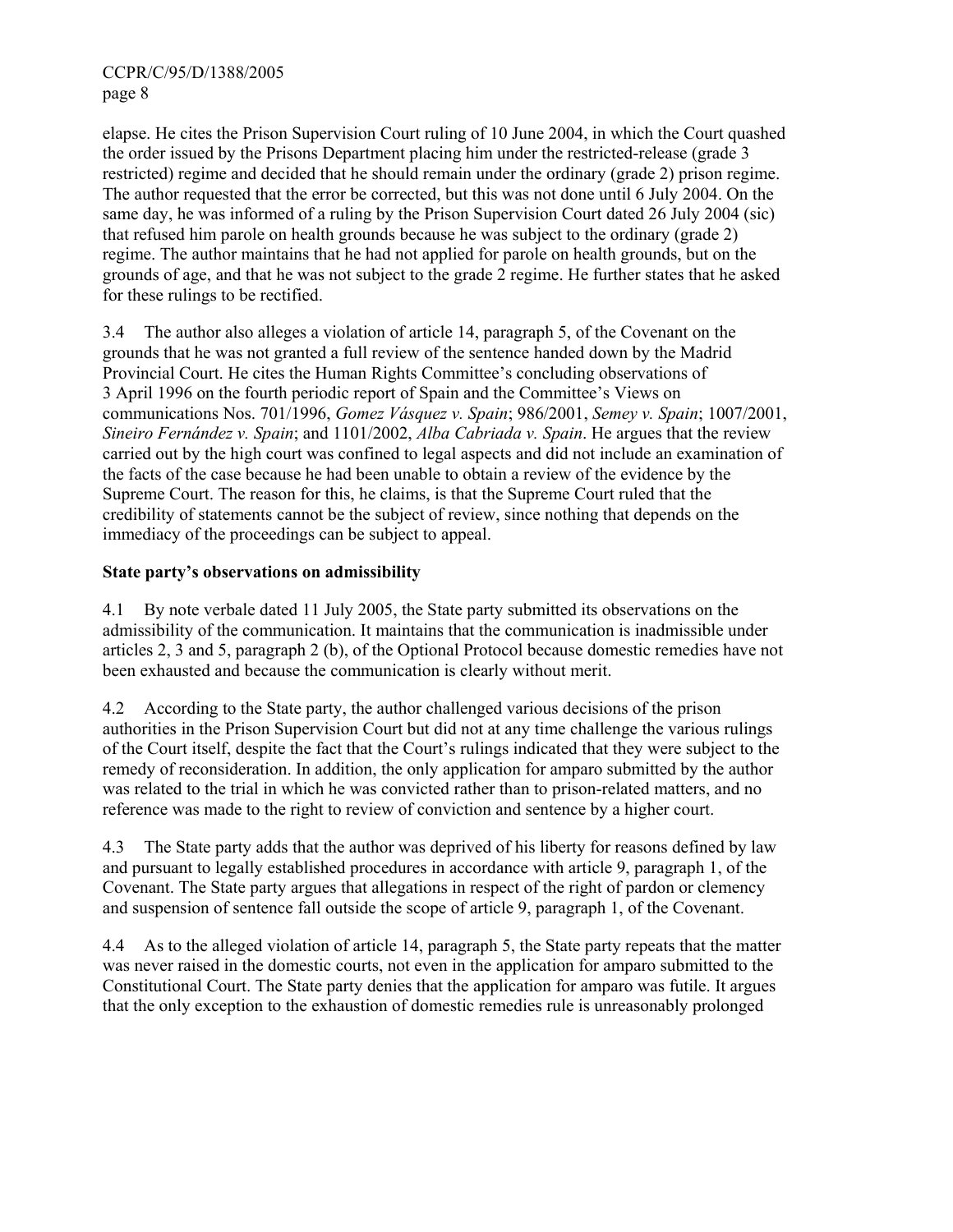proceedings. The remedies must exist and be available, but they cannot be considered ineffective simply because the author's claims were not upheld. It adds that any over-interpretation of the Protocol could open the way for dispensing with domestic remedies whenever the relevant jurisprudence has been established by the domestic courts, which would clearly run counter to the letter and spirit of article 5, paragraph 2 (b).

4.5 The State party refers to Constitutional Court jurisprudence, which establishes that, to ensure that the remedy of cassation meets the standards of the Covenant, a broad interpretation of the scope of review by the court of cassation must be applied (Constitutional Court judgements of 3 April 2002, 28 April 2003 and 2 June 2003, inter alia). The State party argues that, because this claim was not brought before the Constitutional Court, it is now impossible to know whether that Court would have found the Supreme Court's review of the conviction and sentence sufficiently comprehensive or not.

4.6 The State party further considers that the judgement handed down in cassation shows that the second chamber of the Supreme Court did carry out a full review of the sentence issued by the Provincial Court. Quoting the third and seventh grounds of the judgement, it concludes that the author alleges a lack of review because he disagrees with the assessment of the facts and evidence. The State party refers to the decision of the Constitutional Court, which states that "the appellant's claim that there was insufficient evidence against him cannot be upheld … on the contrary, from the record it can only be concluded that there was an abundance of evidence, both direct and circumstantial ...". The State party asserts that the Constitutional Court also reviewed the evidence and the assessment of it made in the course of the appeal in cassation.

# **Author's comments on the State party's observations**

5.1 In his comments of 20 September 2005, the author states that the prison administration did not place him under the open prison regime or process his application for parole, despite the Madrid Provincial Court decision of 6 May 2005 granting the application of the full open regime and its decision of 25 May 2005 ordering the prison administration to process his parole application. The author states that he repeatedly requested that, in view of his age and his health, these court rulings be applied, but that the judicial decisions adopted in that regard were arbitrary and constituted a denial of justice.

5.2 The author disputes the State party's assertion that he did not appeal the various rulings of the prison authorities; in this connection, he refers to the complaint he lodged with the General Council of the Judiciary concerning the delay in proceedings and to article 5, paragraph 2 (b), of the Optional Protocol. He adds that as a result of the constant delays in the appeal proceedings, he brought two criminal actions for obstruction of justice. He maintains that the unreasonable prolongation of proceedings in these appeals and in the issuance of rulings is the reason why he did not submit an application for amparo.

5.3 As to the State party's claim that the communication is clearly without merit because it falls outside the scope of article 9, paragraph 1, the author refers to the jurisprudence of the Committee in communication No. 44/1979, *Alba Pietraroia v. Uruguay* and to its Views on communication No. 305/1988, *Van Alphen v. The Netherlands*. He also refers to the views of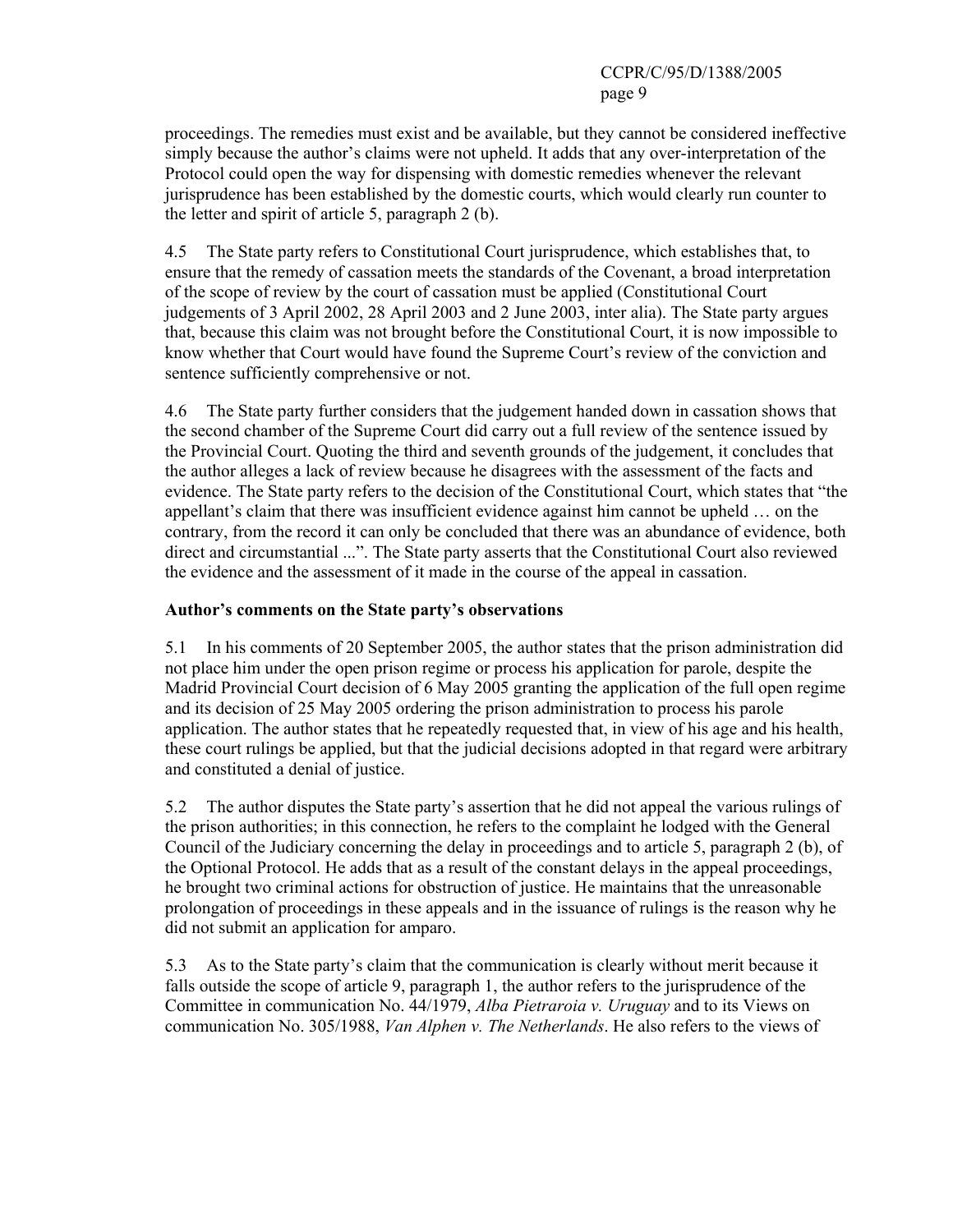the Working Group on Arbitrary Detention and argues that there cannot possibly be any legal grounds for keeping a 77-year-old man in prison when he has served three quarters of his sentence, is subject to the grade 3 open prison regime and has shown good behaviour. He also refers to the 3 December 2003 decision of Madrid Prison Supervision Court No. 1, which found that the likelihood that he would reoffend tended to be low and noted his good behaviour and normal personality. He argues that this situation constituted a violation of article 9, paragraph 1, of the Covenant. The author again asserts that Act No. 7/2003, which was published on 31 July 2003 and entered into force on 1 August 2003, contains an unconstitutional transitional provision for retroactive application.

5.4 As to the State party's claim that domestic remedies have not been exhausted, the author repeats that the Constitutional Court systematically rejects any application for amparo that is based on the lack of a second hearing, for the Court takes the view that the scope of the remedy of cassation is consistent with the right to a second hearing established in article 14, paragraph 5, of the Covenant.

5.5 The author also refutes the State party's claim that the Supreme Court examined factual issues in this case. The remedy of cassation in criminal matters in Spain is subject to strict limitations in respect of the re-examination of evidence, and no facts declared proven in the judgement may be reviewed. The author refers to the replies of the Spanish State in communications Nos. 1101/2002 and 1104/2002, in which he says the State party recognizes that judicial review, or appeal in cassation, is a legal remedy intended essentially to standardize the interpretation of the law. For the author, the adoption of Act No. 19/2003, establishing a genuine second judicial instance in criminal cases, is confirmation of the fact that the Spanish system of cassation does not comply with the requirements of the Covenant.

5.6 The author contends that the main issue in the criminal trial was the existence or absence of deception and that the resolution of that issue would require an evaluation and review of the facts declared proven in the Provincial Court sentence. The high court, in the third legal ground of its judgement as quoted by the State party, considers the question of whether or not there was a violation of the right to presumption of innocence by assessing whether or not there was an absence of evidence, but it does not enter into an assessment of the evidence as such. According to the author, in its judgement the high court acknowledged that the weighing of evidence is conducted by the trial court, whose competence to do so is established by article 741 of the Criminal Procedure Act based on the principle of immediacy. The high court confined itself to determining whether the reasoning set forth in the lower court's sentence was inconsistent with the content of specific documents. Such a review could never entail a full re-examination of the evidence (and therefore of the verdict reached), much less of the facts declared proven in the trial court's sentence.

5.7 The author also contests the State party's contention that the Constitutional Court reviewed the prosecution evidence and its evaluation in cassation. He observes that the Constitutional Court confined itself to establishing that there was no lack of evidence, without evaluating the evidence as such.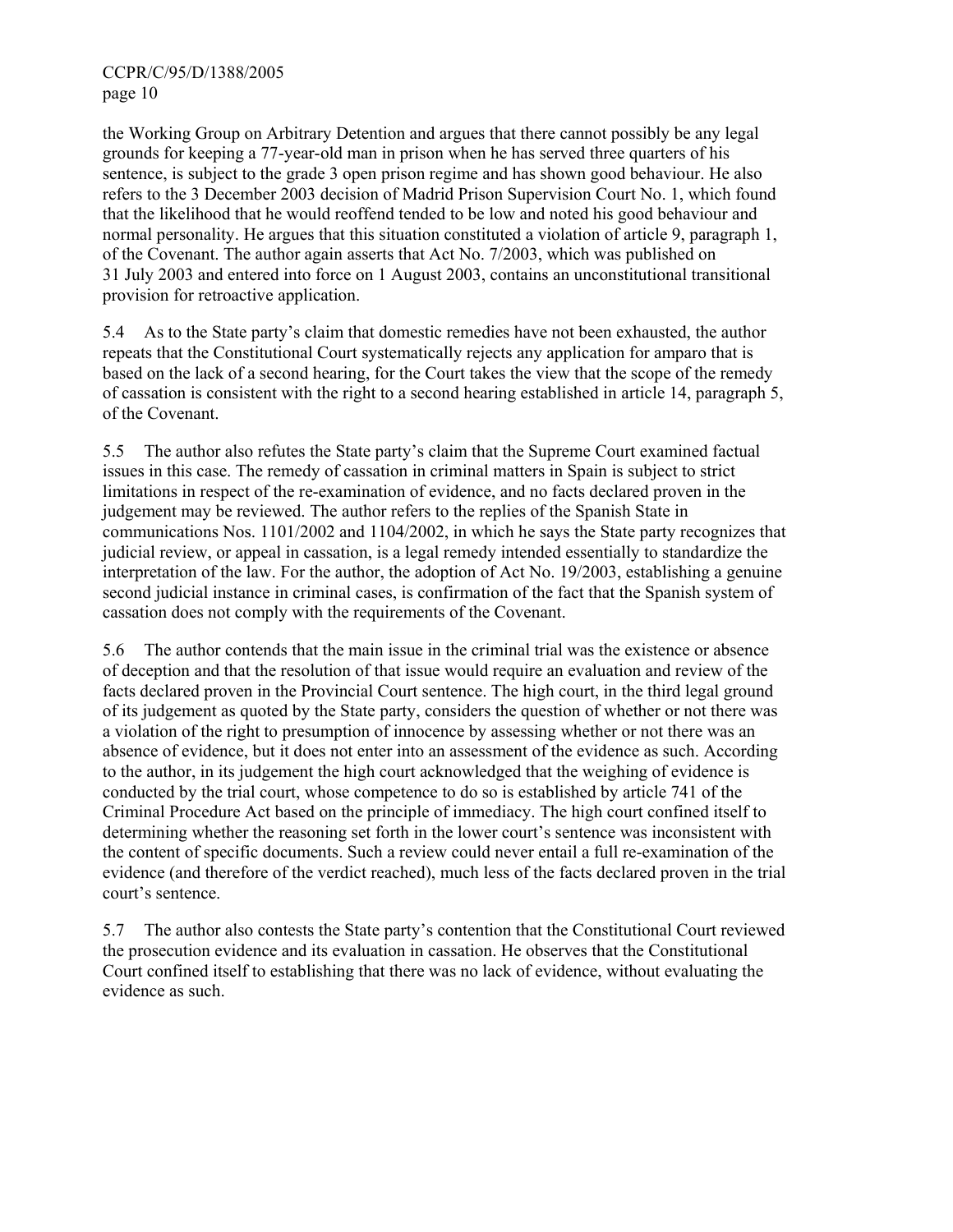## **The Committee's decision on admissibility**

6.1 On 9 March 2007, at its eighty-ninth session, the Committee decided that the communication was admissible in respect of the complaints related to articles 9, paragraph 1, and 14, paragraph 5, of the Covenant.

6.2 With regard to the author's complaint of violations of article 9, paragraph 1, the Committee found that the complaint had been sufficiently substantiated for the purposes of its admissibility and that the author had exhausted the remedies available to him.

6.3 As to the complaint under article 14, paragraph 5, the Committee took note of the State party's argument that domestic remedies had not been exhausted because the alleged violations referred to the Committee had never been brought before the Constitutional Court. The Committee recalled its jurisprudence, which indicates that it is necessary to exhaust only those remedies that can reasonably be expected to prosper.<sup>4</sup> An application for amparo had no prospect of prospering in relation to the alleged violation of article 14, paragraph 5, of the Covenant, and the Committee therefore considered that domestic remedies had been exhausted.

6.4 As to the alleged failure to substantiate the communication in respect of the complaint under article 14, paragraph 5, the Committee found that the author had sufficiently substantiated this part of the communication for the purposes of its admissibility and concluded that the communication was admissible in respect of the alleged lack of a full review in cassation of the sentence handed down by the Provincial Court.

### **State party's observations on the merits**

7.1 On 18 October 2007 the State party submitted its observations on the merits of the communication. With regard to the alleged violation of article 9, paragraph 1, of the Covenant, the State party claims that the author's complaint refers to the application of prison privileges, the granting or denial of which does not call into question the fact that he was obliged to serve the three-year prison sentence that had been lawfully imposed upon him.

7.2 The author began by requesting a suspension of his sentence, which is ruled out under the Criminal Code for sentences of more than two years. He began to serve his prison sentence on 28 April 2003, and the Prison Supervision Court placed him under the semi-open (grade 3) regime on 3 December 2003. This was done despite the fact that the author had not yet served a quarter of his sentence or discharged his civil liabilities, both of which are prerequisites for the granting of this privilege; the requirements were waived because the author had served almost a quarter of the sentence and had undertaken to discharge the civil liabilities in question.

 **4** See, for example, communications Nos. 701/1996, *Cesario Gómez Vázquez v. Spain*, Views of 20 July 2000, para. 10.1; 986/2001, *Joseph Semey v. Spain*, Views of 30 July 2003, para. 8.2; 1101/2002, *Alba Cabriada v. Spain*, Views of 1 November 2004, para. 6.5; 1293/2004, *Maximino de Dios Prieto v. Spain*, decision of 25 July 2006, para. 6.3; and 1305/2004, *Villamón Ventura v. Spain*, decision of 31 October 2006, para. 6.3.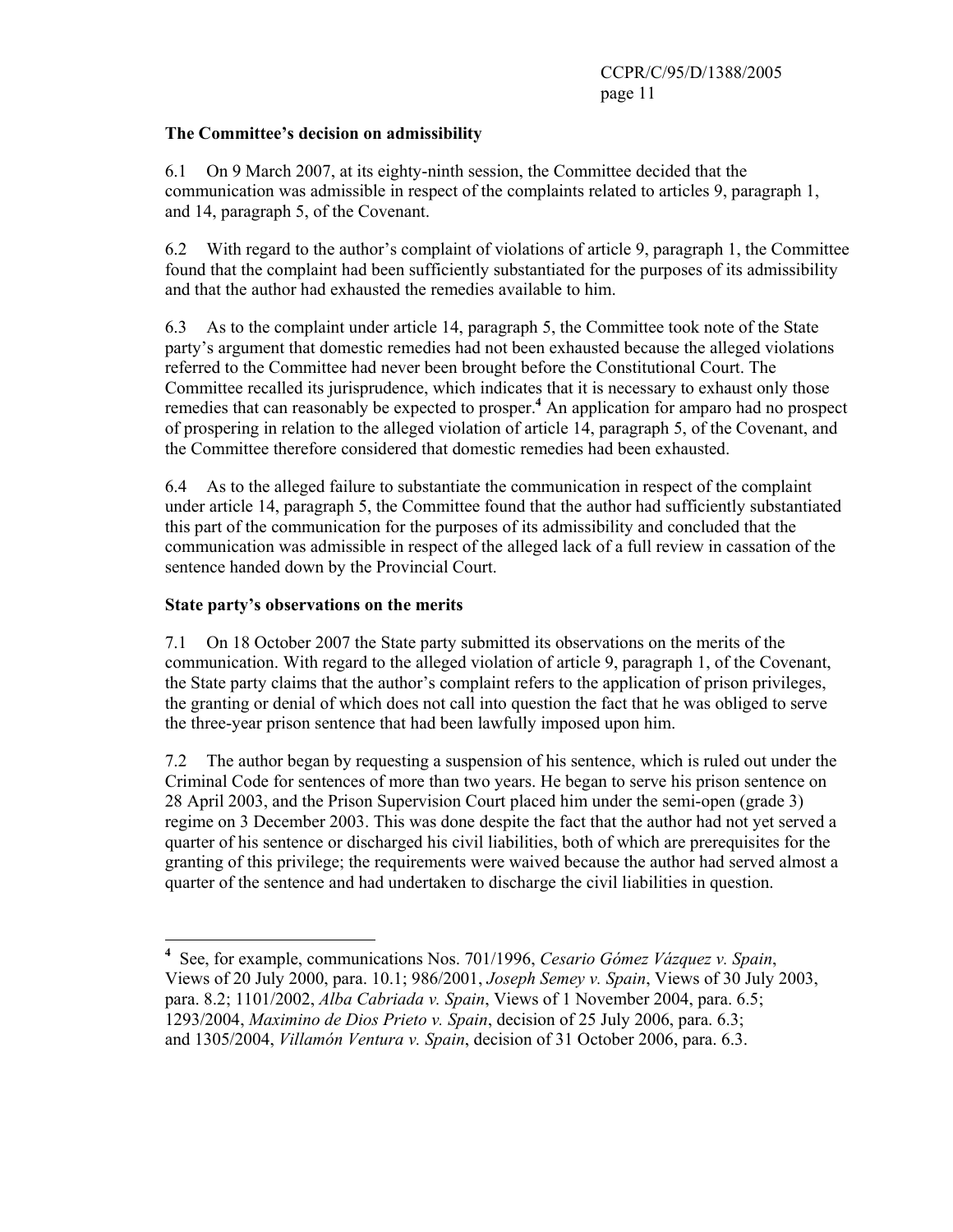7.3 While under the semi-open regime, the author applied for parole. The request was rejected by decision of 5 May 2004 on the grounds of a failure to meet the requirements for parole, namely the discharge of civil liabilities and completion of three quarters of the sentence. Although under the law the requirement that the author serve three quarters of the sentence could have been waived owing to his age, it would have been inappropriate to grant parole because of the author's failure to even partially discharge his civil liabilities. No appeal of this decision was lodged. On several subsequent occasions, applications by the author for parole were again rejected by the courts on the grounds that he showed no remorse or any intention of discharging his civil liabilities and that the illness he invoked was not of a serious nature. At no point did he submit an application for amparo against these decisions. Nor did he inform the Committee of the legal provisions he considered to have been violated or the specific circumstances on which such an allegation would be based. The author has deliberately omitted any reference to the judicial decisions dismissing his applications from the information provided to the Committee. In support of his argument that the necessary remedies were not available, he mentions only the decision of the Provincial Court ordering that an application be processed. However, once that application had been processed, it was rejected by reasoned decision on repeated occasions.

7.4 With regard to the alleged violation of article 14, paragraph 5, the author confines himself to making general comments, without specifying which evidence he disputes or which particular pieces of evidence or facts he was unable to have reviewed. In addition, the ruling on the appeal in cassation shows that the Court carried out a thorough review of the prosecution evidence, leading to the conclusion that "lawfully obtained evidence was assessed by the trial court based on logic, coherence and the lessons of experience, competence for this assessment being established by article 741 of the Criminal Procedure Act". The Court also examined various documents contained in the case files that the author had referred to when claiming that the evidence had been erroneously assessed by the Provincial Court.

#### **Author's comments on the State party's observations on the merits**

8.1 On 12 December 2007, the author submitted comments on the State party's observations. He reiterates that it was arbitrary to hold him in prison from the age of 74 years and 2 months to the age of 77 years and 5 months. Contrary to the State party's claims, the author did challenge his conviction, since he submitted an appeal in cassation and an application for amparo*.*

8.2 With regard to the suspension of sentence, he states that, under article 80 of the Criminal Code, any sentence may be suspended without it being necessary to meet any requirement whatsoever in the case of a serious illness with incurable symptoms. The Views and the relevant jurisprudence equate old age (70 years and over) with serious illness. In addition, article 92 of the Criminal Code provides that anyone who is 70 years old or reaches the age of 70 while serving his or her sentence may be granted parole. Thus, parole is in no way made conditional upon the length of the prison sentence.

8.3 Contrary to the State party's claims, it is not true that the author was placed under the semi-open (grade 3 restricted) regime. He entered prison on 25 April 2003 and, despite many favourable reports (from the psychologist, instructor, etc.), the prison placed him under the strict (grade 2) prison regime on 19 June 2003. On 6 August 2003, the Prisons Department confirmed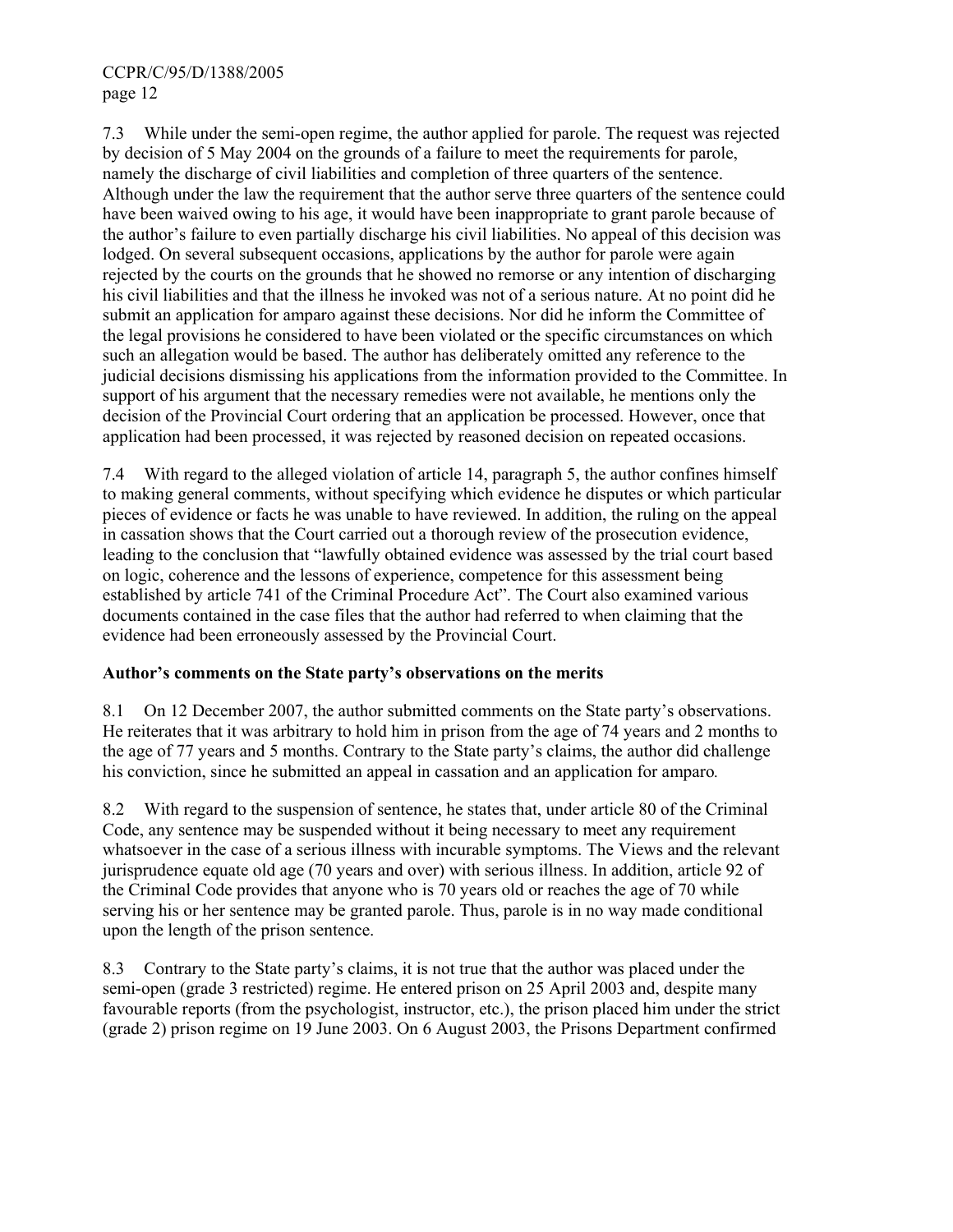that he had been placed under that regime, but with effect from 31 July 2003 rather than from the date of the prison's decision on the placement, as provided for by law. This was done so that Act No. 7/2003 of 30 June 2003, which made parole conditional upon payment of the compensation corresponding to the civil liabilities arising from the offence, would be applicable to him.

8.4 While serving his sentence, the prison regime under which the author was placed was as follows:

- From 25 April to 23 December 2003 he remained in prison, with no entitlement to leave
- On 3 December 2003 he was placed under the grade 3 restricted regime, under which, from 23 December 2003 on, he was granted leave on alternate weekends (from Saturday afternoon to Sunday afternoon)
- Starting on 23 January 2004, he was granted leave on weekends from 4 p.m. on Friday to 10 p.m. on Sunday
- On 2 March 2004, he was granted 22 days of leave every six months
- Starting on 20 May 2004, he was granted daily leave from 5.30 p.m. to 9.45 p.m., Monday through Friday, and weekend leave from 9 a.m. on Saturday to 9 a.m. on Monday
- From 1 December 2005 he was required to be in prison only from 3 p.m. to 9 p.m., Monday through Friday (he no longer spent the night in prison)
- By its decision of 10 March 2006, the Madrid Provincial Court, taking into account the fact that the author had almost completed his sentence and the author's age, health and the level of risk he posed, ordered that the periods he was required to be in prison would be from 4 p.m. to 6 p.m. on Monday, Wednesday and Friday
- On 20 August 2006, he obtained his unconditional release from prison

8.5 The author contests the State party's claim that he was granted prison privileges despite the fact that he had not yet served a quarter of his sentence or discharged his civil liabilities. Neither of these requirements was present in the Criminal Code or the prison legislation in force at the time he began his prison sentence or at the time that he should have been eligible for parole. Act No. 7/2003 introduced the additional requirement of discharging one's civil liabilities, taking into account the prisoner's personal and financial circumstances, and the additional criterion regarding particularly serious crimes likely to endanger a great number of people. In criminal law, however, new requirements are not retroactive. In addition, no account was taken of the fact that the author had declared he was insolvent during the pretrial phase, or that he would be unable to exercise his profession owing to his disqualification for the duration of his sentence. Nor was he allowed time to work unless he could produce an employment contract. In other words, the administrative authorities themselves denied him the possibility of discharging his civil liabilities.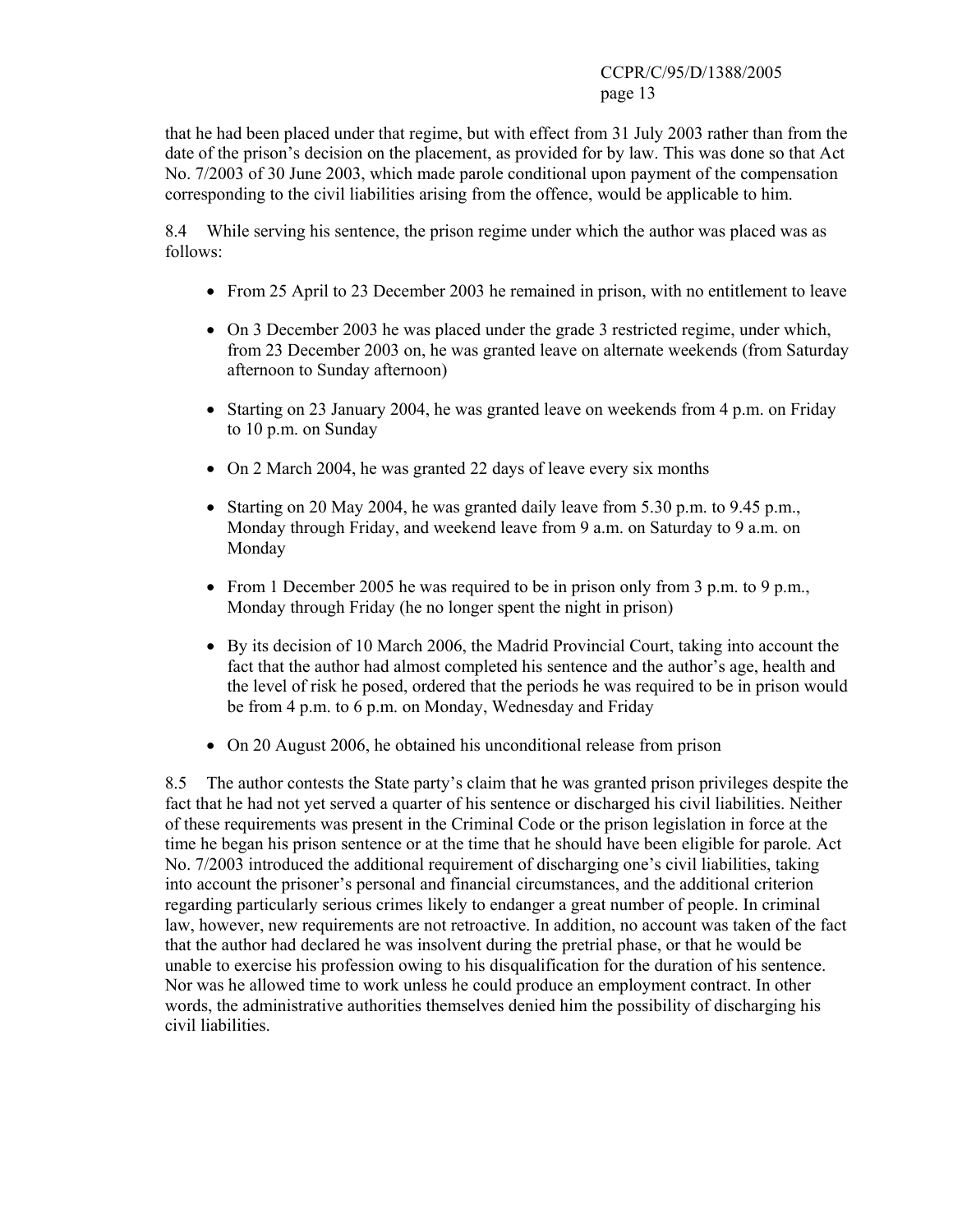8.6 The author contests the State party's claim that he did not appeal against the decision of 5 May 2004 refusing him parole. He appealed that decision before Prison Supervision Court No. 3 and the Provincial Court.

8.7 Article 4.4 of the Criminal Code provides that the judge or court may suspend a sentence pending a ruling on a request for pardon, if serving the sentence would render the pardon devoid of effect. At around the same time (11 April 2003), the same court suspended the prison sentences (of three years and four months) of two bankers because the nature and duration of the sentences would have rendered the pardon devoid of effect. Yet the author's sentence was not suspended, despite the fact that he had filed a petition for a pardon.

8.8 With regard to the State party's claim that the author's illness was not serious and that he was in good health, these considerations are not mentioned in the decision of 7 December 2005 refusing him parole. In addition, the courts referred to his "good health" despite the fact that prison doctors had not made such a diagnosis and that there had been no prior medical examination. On 18 May 2006, during medical examinations carried out because the author was suffering from thrombophlebitis, he was found to have lung cancer. The author did not inform the prison or the courts of this, but instead waited until he had completed his sentence before undergoing an operation on 1 September 2006.

8.9 The author reiterates that he was the victim of a violation of article 14, paragraph 5, of the Covenant, since there was no review of his sentence or conviction. In addition, a fine that had been levied on him was replaced by an additional four months in prison; this was unlawful, given his declaration of insolvency.

# **Consideration of the merits**

9.1 The Committee has examined the merits of the present communication in the light of all the information provided by the parties.

9.2 The author alleges a violation of article 14, paragraph 5, of the Covenant because the Supreme Court did not carry out a full review of the sentence handed down by the Provincial Court. The Committee observes, however, that it is clear from the judgement handed down by the Supreme Court on 20 January 2003 that the Court had reviewed in detail the Provincial Court's assessment of the evidence. Consequently, the Committee cannot conclude that the author has been denied the right to have his conviction and sentence reviewed by a higher court in accordance with article 14, paragraph 5, of the Covenant.

9.3 With regard to the author's allegations that the retroactive application of Act No. 7/2003 of 31 July 2003 limited his access to prison privileges, including parole, and that the processing of his applications for parole was delayed in order to oblige him to serve his entire prison sentence, the Committee must decide whether these claims constitute a violation of article 9, paragraph 1, of the Covenant. The Committee observes that the various complaints made by the author to the prison and judicial authorities were dealt with by those authorities and that, as a result, the author obtained progressively increasing prison privileges. His complaints were addressed in accordance with the legislation in force, and the resulting judicial decisions made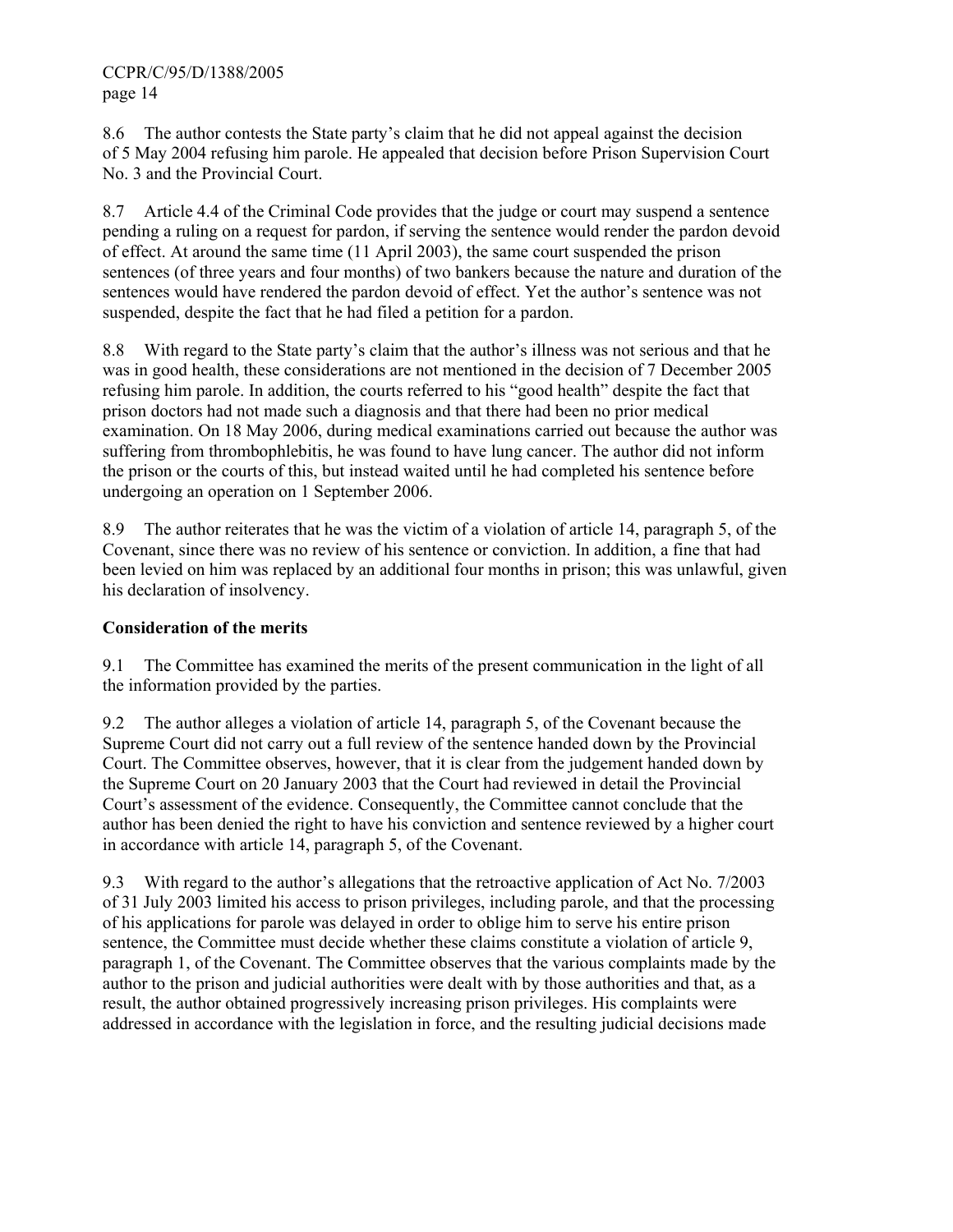available to the Committee by the author were reasoned. The Committee cannot conclude, in view of the documents in the case file, that the denial of parole to the author made his imprisonment for the entire duration of his sentence arbitrary within the meaning of article 9, paragraph 1, of the Covenant.

10. In the light of the above, the Human Rights Committee, acting under article 5, paragraph 4, of the Optional Protocol to the International Covenant on Civil and Political Rights, is of the view that the facts before it do not reveal any violation of the articles of the Covenant.

[Adopted in English, French and Spanish, the Spanish text being the original version. Subsequently to be issued also in Arabic, Chinese and Russian as part of the Committee's annual report to the General Assembly.]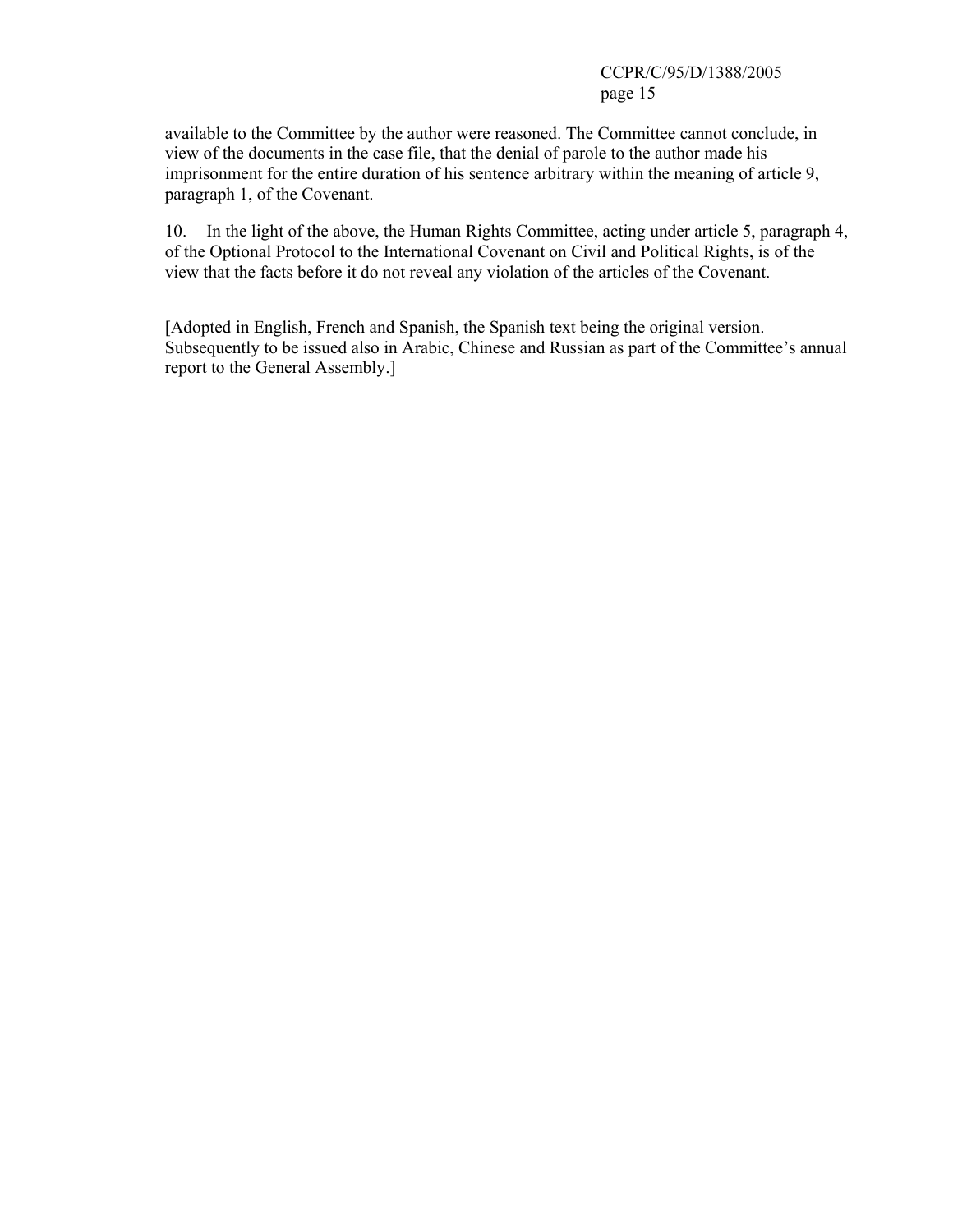#### **Appendix**

### **SEPARATE OPINION (DISSENTING) OF COMMITTEE MEMBER RUTH WEDGWOOD IN** *LEON CASTRO V. SPAIN***, NO. 1388/2005**

 In this case, the author (who is a lawyer) was sentenced to jail in Spain in 2001, following his conviction for fraud in the receipt of legal fees. This is indeed a serious offence that strikes at the heart of the integrity of a legal system. His conviction for fraud was affirmed by the Supreme Court of Spain in January 2003, after his appeal in cassation, and he began serving a three-year prison term in April 2003.

 The author has claimed that the State party violated article 9 of the Covenant by retrospectively applying to him the restrictive provisions of a new parole statute passed after the date of his initial conviction and appeal. The parole statute, Act No. 7/2003, which came into force on 1 August 2003, provides that parole cannot be granted to a convicted defendant unless he has satisfied the civil liabilities arising from an offence. The State party admits that parole was denied to the author on several occasions because he had not yet discharged his civil liabilities. See Views of the Committee, paragraph 7.3.

 Even within the terms of the new statute, no refusal of parole was supposed to be based on unpaid civil liabilities unless account was taken of a prisoner's declaration of financial insolvency. In addition, any prisoner who was aged 70 or older was not to be subject to the new parole restriction at all. See Views of the Committee, paragraph 2.7. The author apparently should have fallen within the second category, since he was sentenced to jail just before his 72nd birthday. See id., paragraphs 1.1 and 2.3. In addition, he states that he made a declaration of financial insolvency. See id., paragraph 3.1.

 On this rather puzzling factual record, the Committee concludes that "the various complaints made by the author to the prison and judicial authorities were dealt with by those authorities" and that the Committee "cannot conclude ... that the denial of parole to the author made his imprisonment for the entire duration of his sentence arbitrary within the meaning of article 9, paragraph 1" of the Covenant. See id., paragraph 9.3.

 But criminal penalties cannot be increased retrospectively to the detriment of a defendant, after the offence has been committed. This is the plain command of article 15 (1) of the Covenant. The State has claimed that parole amounts to a discretionary exercise of pardon or clemency that falls outside the Covenant. See Views of the Committee, paragraph 4.3. But even assuming that discretionary pardon and clemency are outside the realm of the law, the parole scheme here was regulated by statute, not by the pure clemency of a governor or head of state or the purely discretionary decision of a parole board. Indeed, the very purpose of the new statute that was applied retrospectively to the author was to prevent any discretionary exercise of clemency or parole unless and until the defendant's unpaid civil liabilities had been discharged. Nor does the gradual modification of the custodial regime imposed on the author suffice to cure the problem of *ex post facto* application of a harsher release statute. And while the State argues that the author did not exhaust all available domestic remedies, the Committee has found to the contrary, see paragraph 6.1.